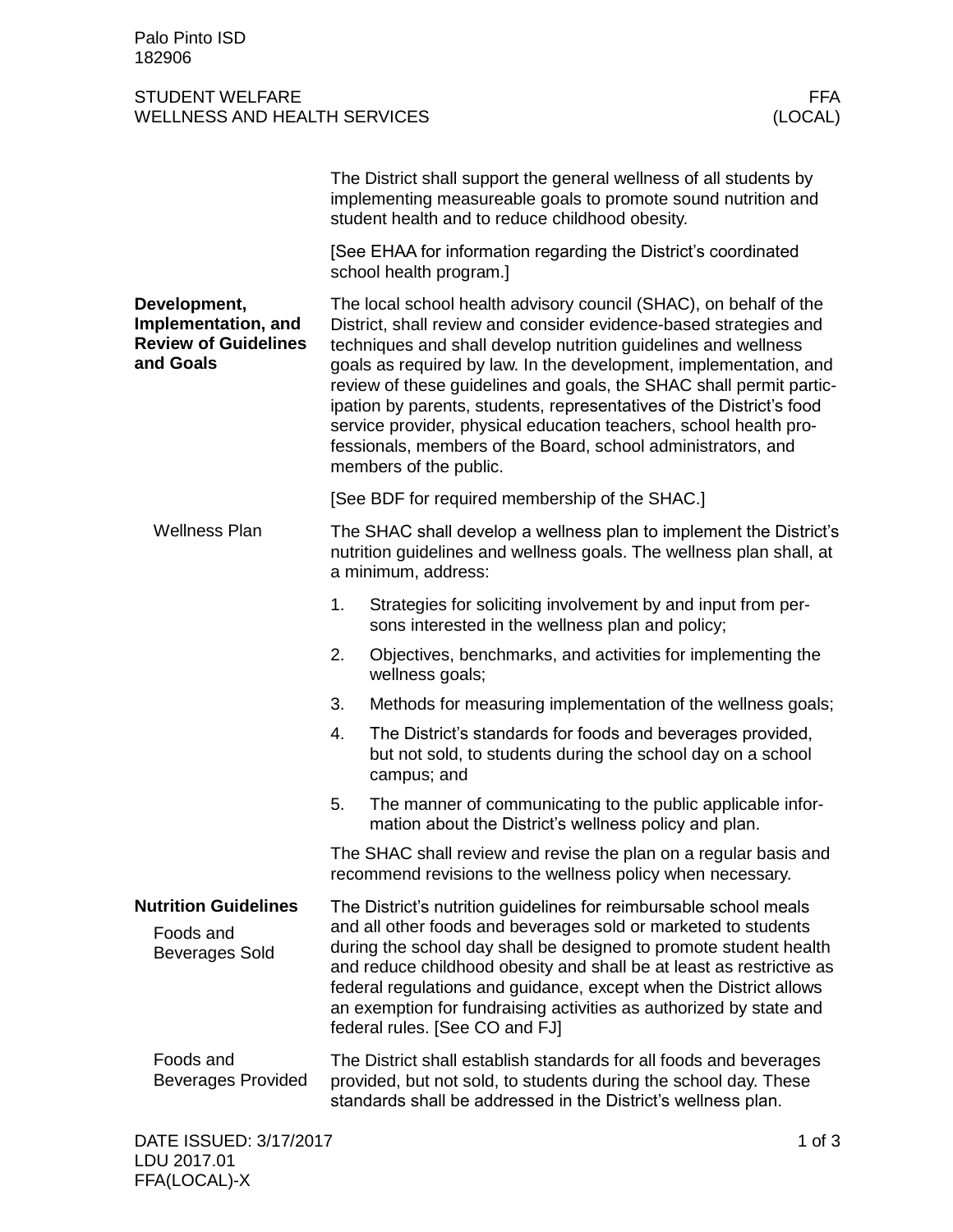## STUDENT WELFARE FRAME AND STUDENT WELFARE FRAME. WELLNESS AND HEALTH SERVICES (LOCAL)

## **Wellness Goals**

Nutrition Promotion and Education

The District shall implement, in accordance with law, a coordinated school health program with a nutrition education component. [See EHAA] The District's nutrition promotion activities shall encourage participation in the National School Lunch Program, the School Breakfast Program, and any other supplemental food and nutrition programs offered by the District.

The District establishes the following goals for nutrition promotion:

- 1. The District's food service staff, teachers, and other District personnel shall consistently promote healthy nutrition messages in cafeterias, classrooms, and other appropriate settings.
- 2. The District shall share educational nutrition information with families and the general public to promote healthy nutrition choices and positively influence the health of students.

The District establishes the following goals for nutrition education:

- 1. The District shall deliver nutrition education that fosters the adoption and maintenance of healthy eating behaviors.
- 2. The District shall make nutrition education a District-wide priority and shall integrate nutrition education into other areas of the curriculum, as appropriate.
- 3. The District shall provide professional development so that teachers and other staff responsible for the nutrition education program are adequately prepared to effectively deliver the program.
- The District shall implement, in accordance with law, a coordinated health program with physical education and physical activity components and shall offer at least the required amount of physical activity for all grades. [See BDF, EHAA, EHAB, and EHAC] Physical Activity

The District establishes the following goals for physical activity:

- 1. The District shall provide an environment that fosters safe, enjoyable, and developmentally appropriate fitness activities for all students, including those who are not participating in physical education classes or competitive sports.
- 2. The District shall provide appropriate staff development and encourage teachers to integrate physical activity into the academic curriculum where appropriate.
- 3. The District shall make appropriate training and other activities available to District employees in order to promote enjoy-